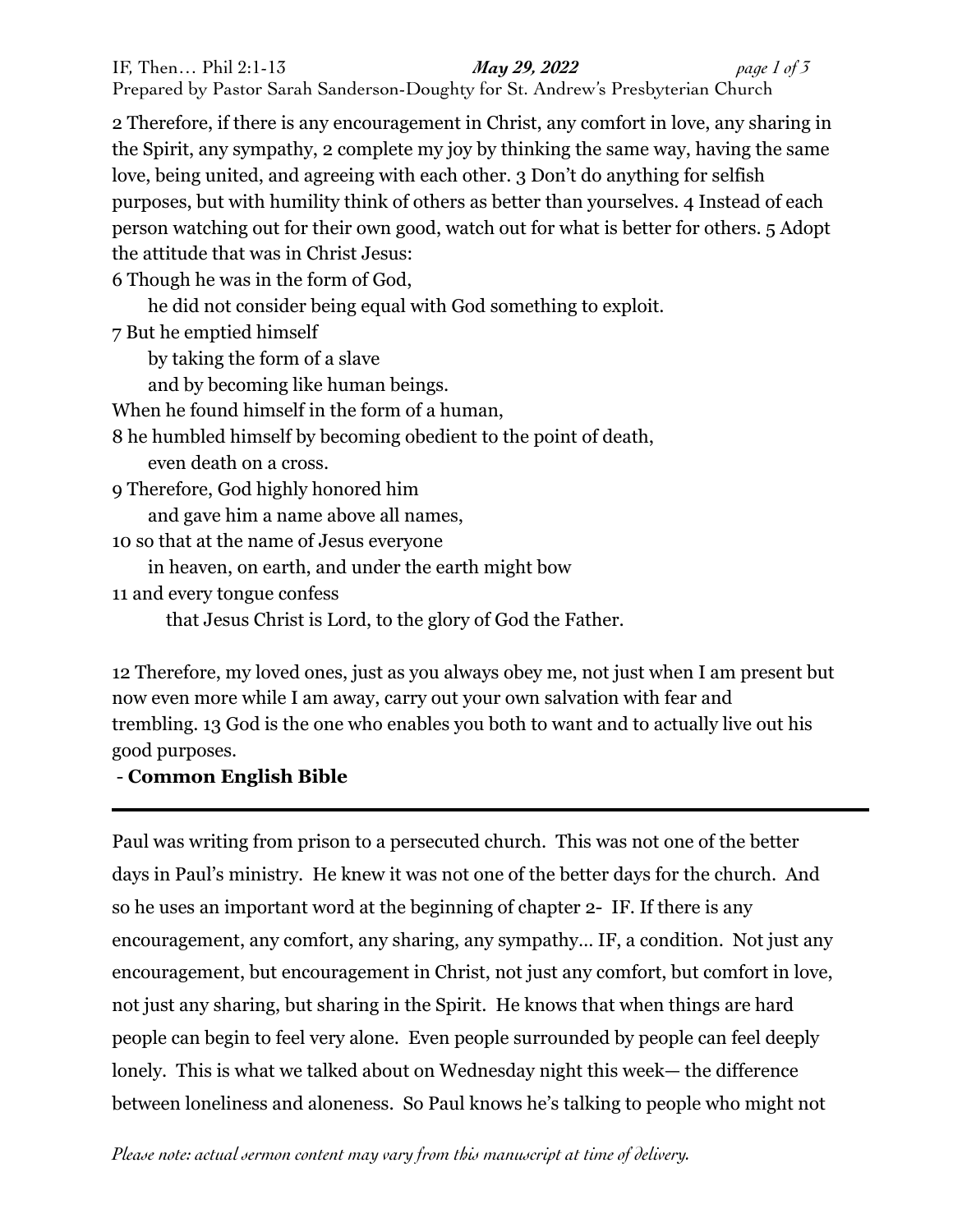## IF, Then… Phil 2:1-13 *May 29, 2022 page 2 of 3*

Prepared by Pastor Sarah Sanderson-Doughty for St. Andrew's Presbyterian Church be feeling much encouragement, comfort, sharing, sympathy. He's talking to people who are feeling especially vulnerable and lonely. And gently reminding them with the way he's framing his condition that there is always encouragement in Christ and comfort in the love of God revealed in him. Even when we can't feel it, it's there for us. And by the Spirit we are connected to a body of believers that crosses time and space, so we can at any moment experience sharing, connection… even when it seems far away, it's here for us. With that little word "IF," Paul honors how hard life in these bodies on this planet can be, and gently nudges his readers, his hearers to turn outwards and open our hearts to the encouragement, comfort, sharing, and sympathy that is always there, always here, for us.

What does Paul encourage the Philippian church to do if they are able to access the encouragement, comfort, sharing, and sympathy that is there for them? To be united with kindred in Christ. When things are hard, the world seems so unfair, stress is through the roof, we can become very impatient and intolerant of the people around us. But Paul suggests that the path to greater experiences of salvation is through humble relationship with one another. Making space for one another, setting selfishness aside. If everyone seeks to understand what others need and to meet those needs, everyone's needs will be met. This does, of course, require being aware of and honest about our own needs so that others can serve us appropriately— I don't think Paul is asking us to be mind readers! It also requires listening carefully to what others need and rising to meet needs when you have relevant gifts.

Paul suggests that the church will best live into the unity he proposes by seeking to adopt the attitude of Christ, and then he shares what might be one of the oldest songs about Jesus ever written.

6 Though he was in the form of God,

he did not consider being equal with God something to exploit.

7 But he emptied himself

by taking the form of a slave